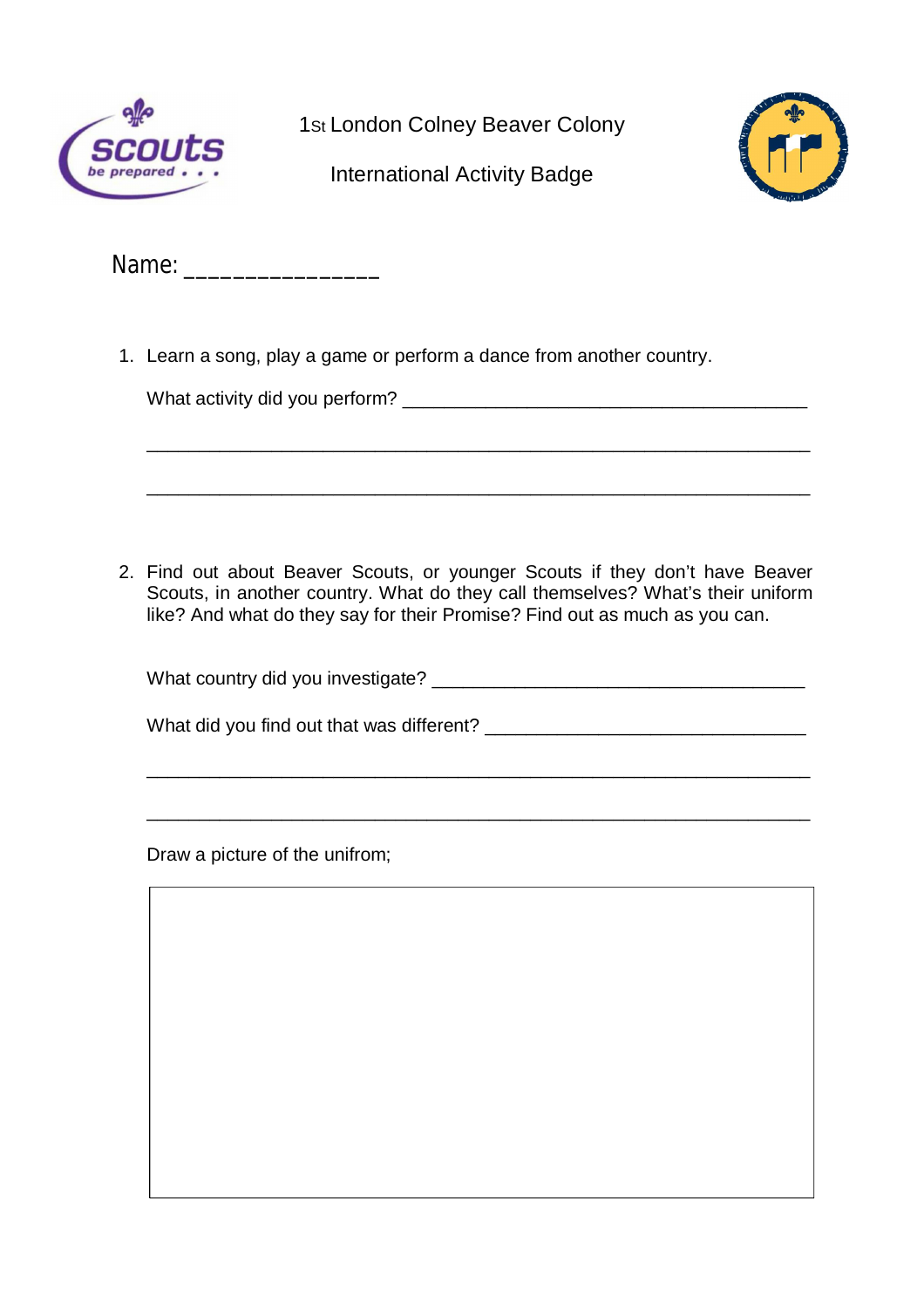3. Draw five different flags from five different countries across the world. Tell someone else a fact about each country.

| <u> 1989 - Johann John Stone, mensk politik foar it fan it fan it fan it fan it fan it fan it fan it fan it fan i</u> |
|-----------------------------------------------------------------------------------------------------------------------|
|                                                                                                                       |
|                                                                                                                       |
|                                                                                                                       |
|                                                                                                                       |
|                                                                                                                       |
|                                                                                                                       |
| Country 5 ______________________                                                                                      |
|                                                                                                                       |